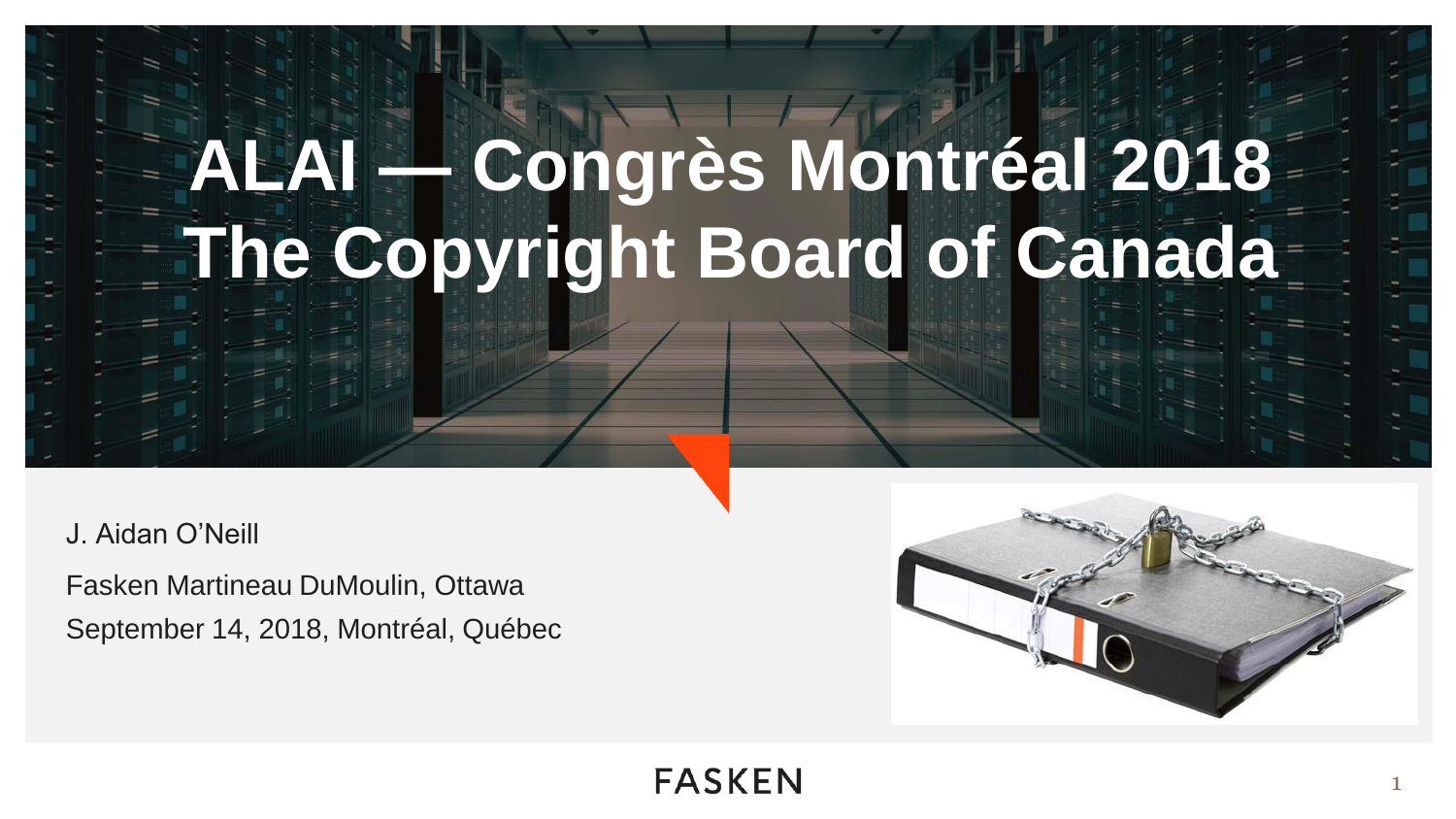

# **The Copyright Board of Canada**

- The Copyright Board is the federal economic regulatory body mandated under the *Copyright Act* to, *inter alia*, establish the royalties to be paid for the use of copyright-protected works administered by copyright collectives.
- The Chairman must be a judge, either sitting or retired, who directs the work of the Board and apportions its work among the members.
- The Board has a maximum of five members.
- Matters before the Board are decided by majority vote.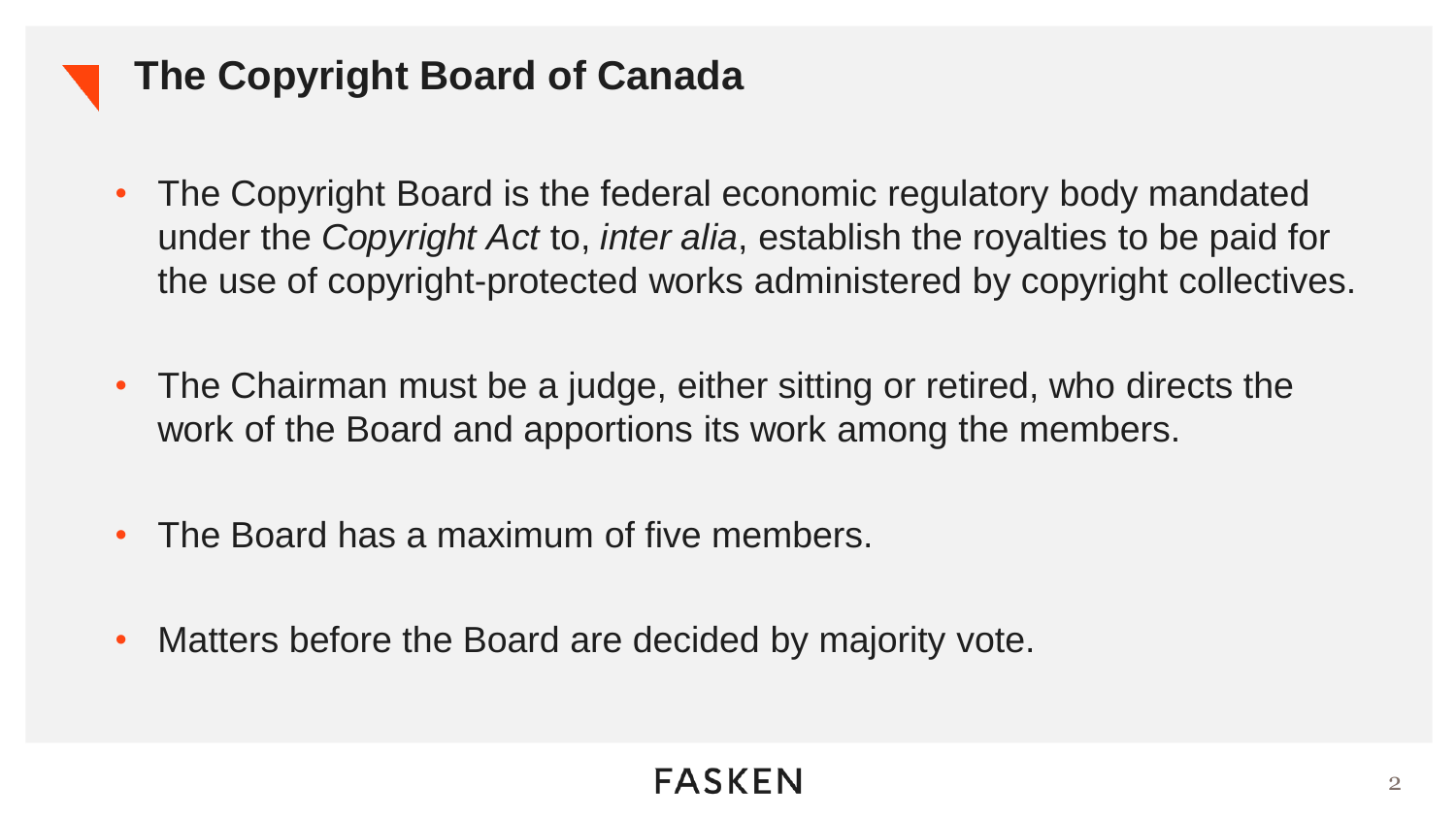# **The Filing of Tariffs**

- The Copyright Board's royalty-setting process begins with the filing of proposed tariffs by the different collectives.
- Once filed, the *Copyright Act* requires the Board to publish the tariffs in the *Canada Gazette* as soon as practicable after their receipt.
- The Board must give notice to potential users that, within sixty (60) days of the publication of the tariffs in the *Canada Gazette*, they may file written objections to the tariff proposals.
- The Board has the power to grant intervenor status to non-user parties which can demonstrate a legitimate interest in the Board's tariff proceedings.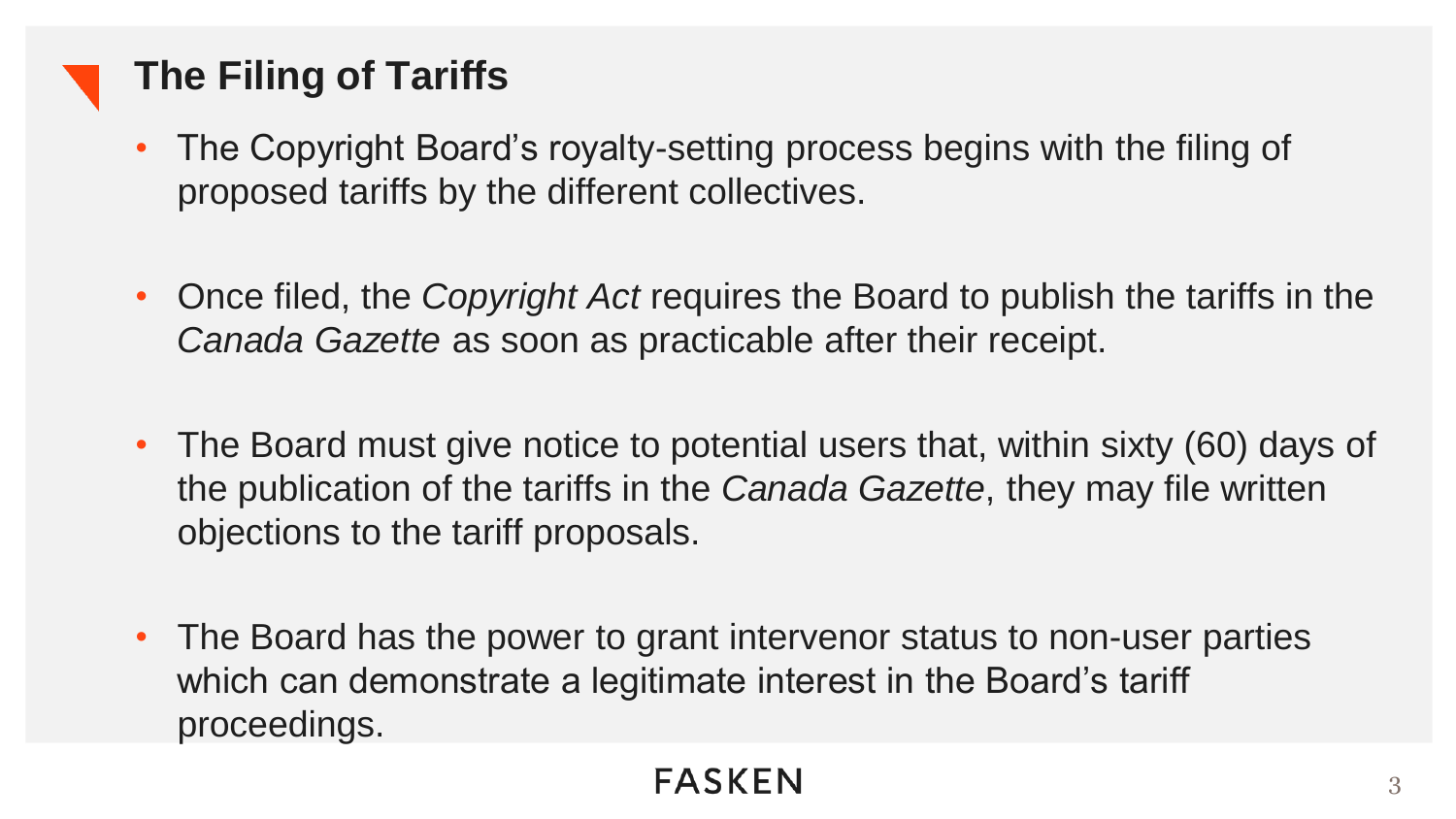

- A collective and an objector may engage in discussions to see if they can resolve their differences with respect to the tariff proposal without the necessity of a hearing before the Copyright Board.
- The Board usually encourages agreements and, if it is satisfied that an agreement would result in reasonable royalties and would otherwise be in the public interest, the Board is likely to give its approval and certify the tariff.
- In such cases, the tariff approval process may be very short and any outstanding issues may be dealt with by written exchanges among the parties and the Board.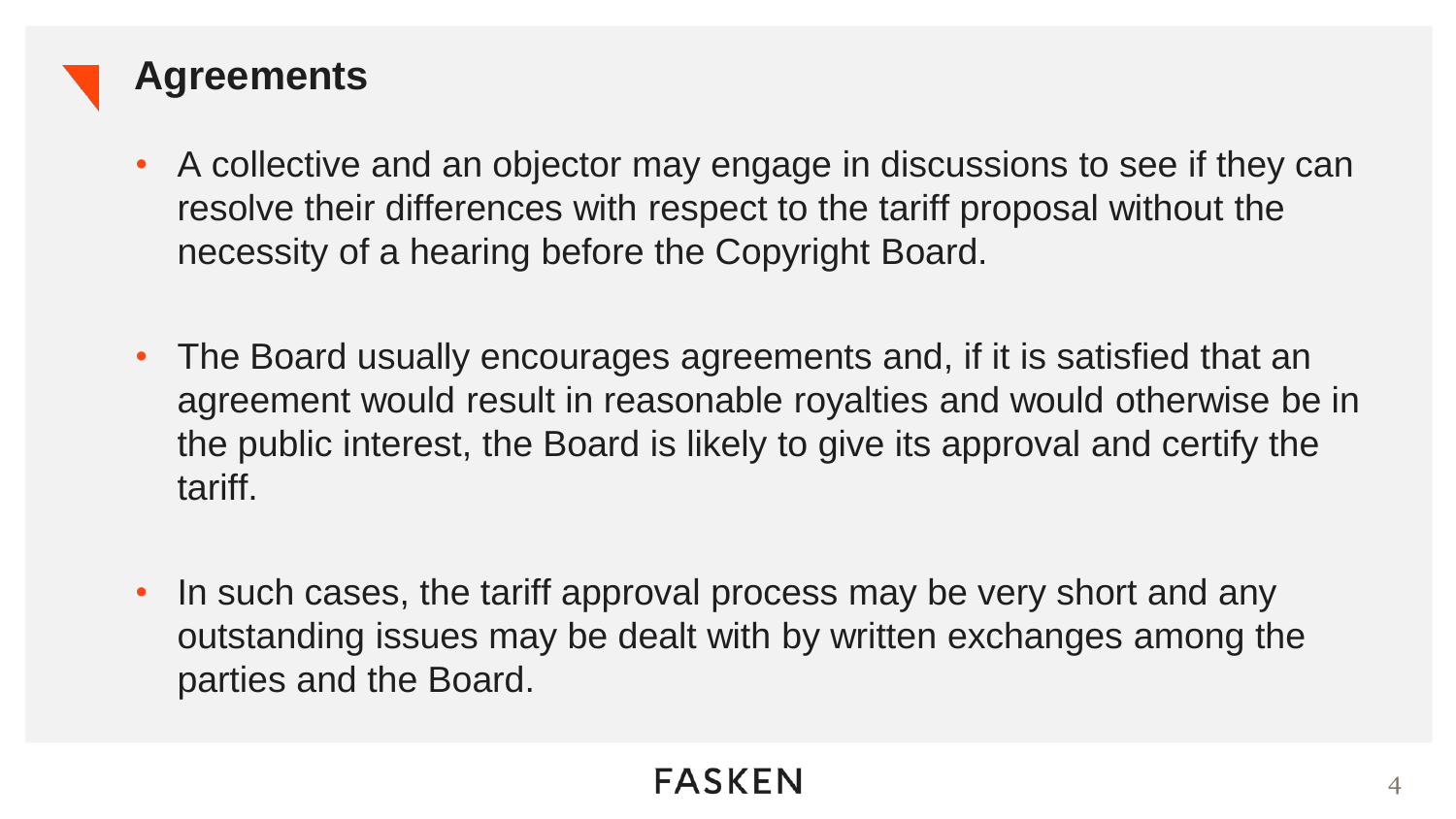

## **Board Hearings**

- If there is no basis for agreement among the parties, the Copyright Board's hearing process becomes engaged.
- The period of time required before reaching the oral hearing stage before the Board varies significantly depending on the particular tariff at hand.
- Factors that influence the length of the proceedings include: a) the nature of the tariff; b) the number of parties; c) whether the tariff proceeding is consolidated with a different tariff proposal from either the same collective or a different collective; and d) the complexity of the evidence required.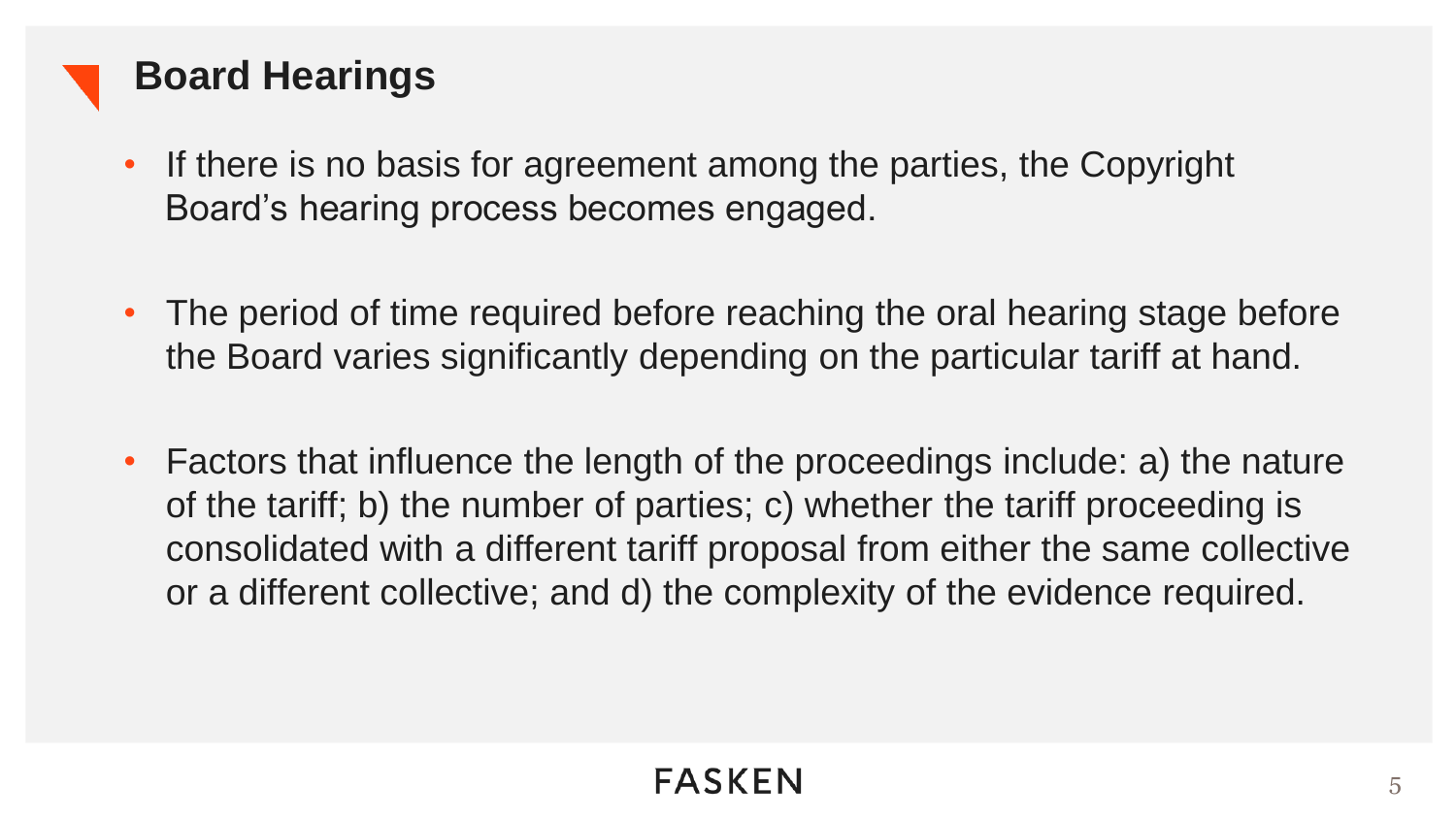

- The interrogatory process before the Copyright Board is analogous to the discovery process in civil litigation.
- Interrogatories allow the various participants in the proceeding to seek information from the parties opposite in interest in order to prepare their respective cases for presentation to the Board.
- The interrogatory process is probably the most contentious part of the Board's proceedings.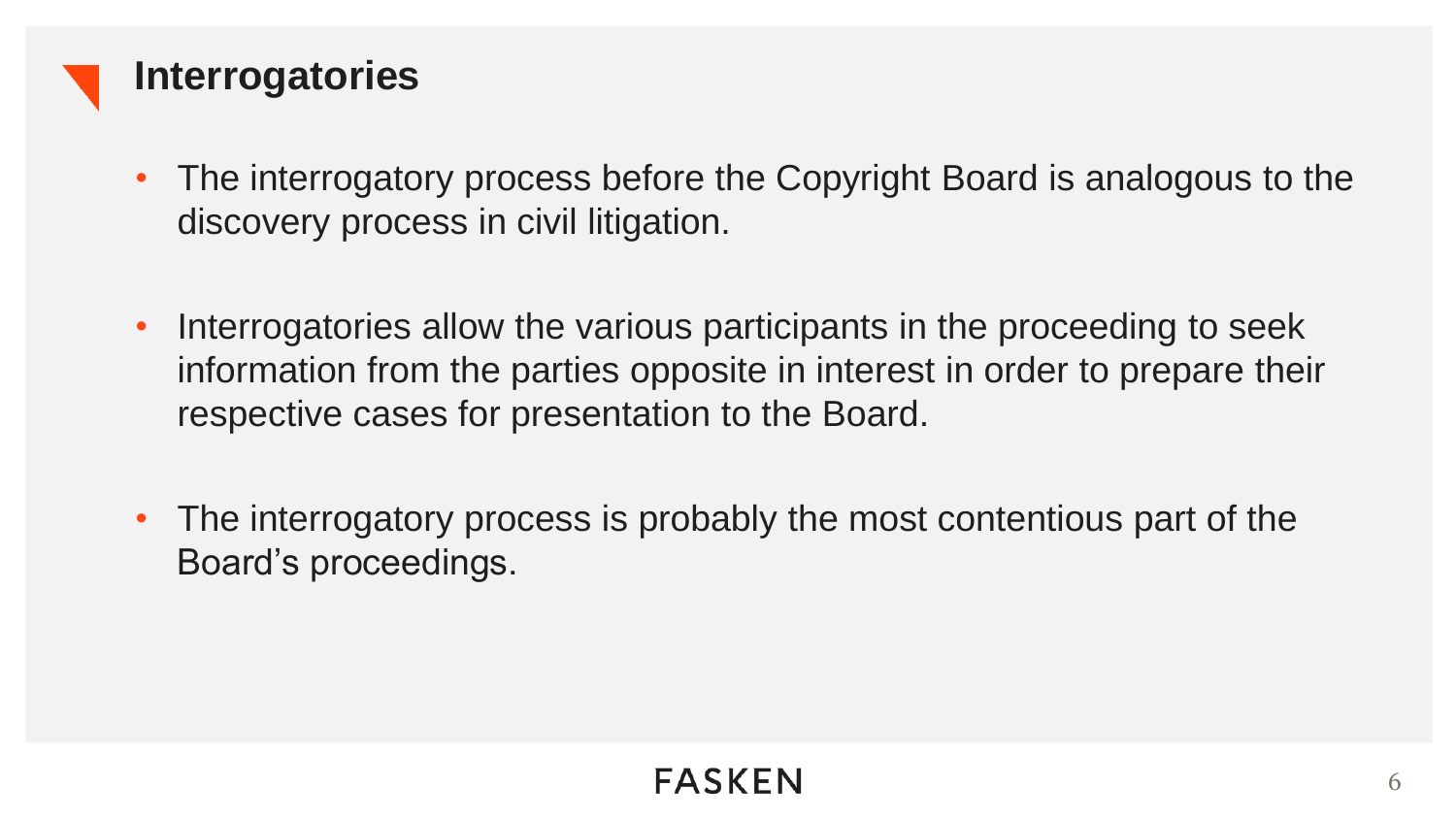## **The Volume of Interrogatories**

- There are often complaints from both collectives and objectors that the scope of information required in the interrogatory process is too broad, requiring the expenditure of far too much time and resources for the purpose of providing responses.
- Collectives rarely possess much information that is truly relevant to the issue which is before the Board in any tariff-setting proceeding: the establishment of a fair and equitable tariff rate for the use made – by the objectors – of copyright-protected works.
- It is the objectors that are often subjected to a large quantity of interrogatories from the collectives in terms of overall informationgathering.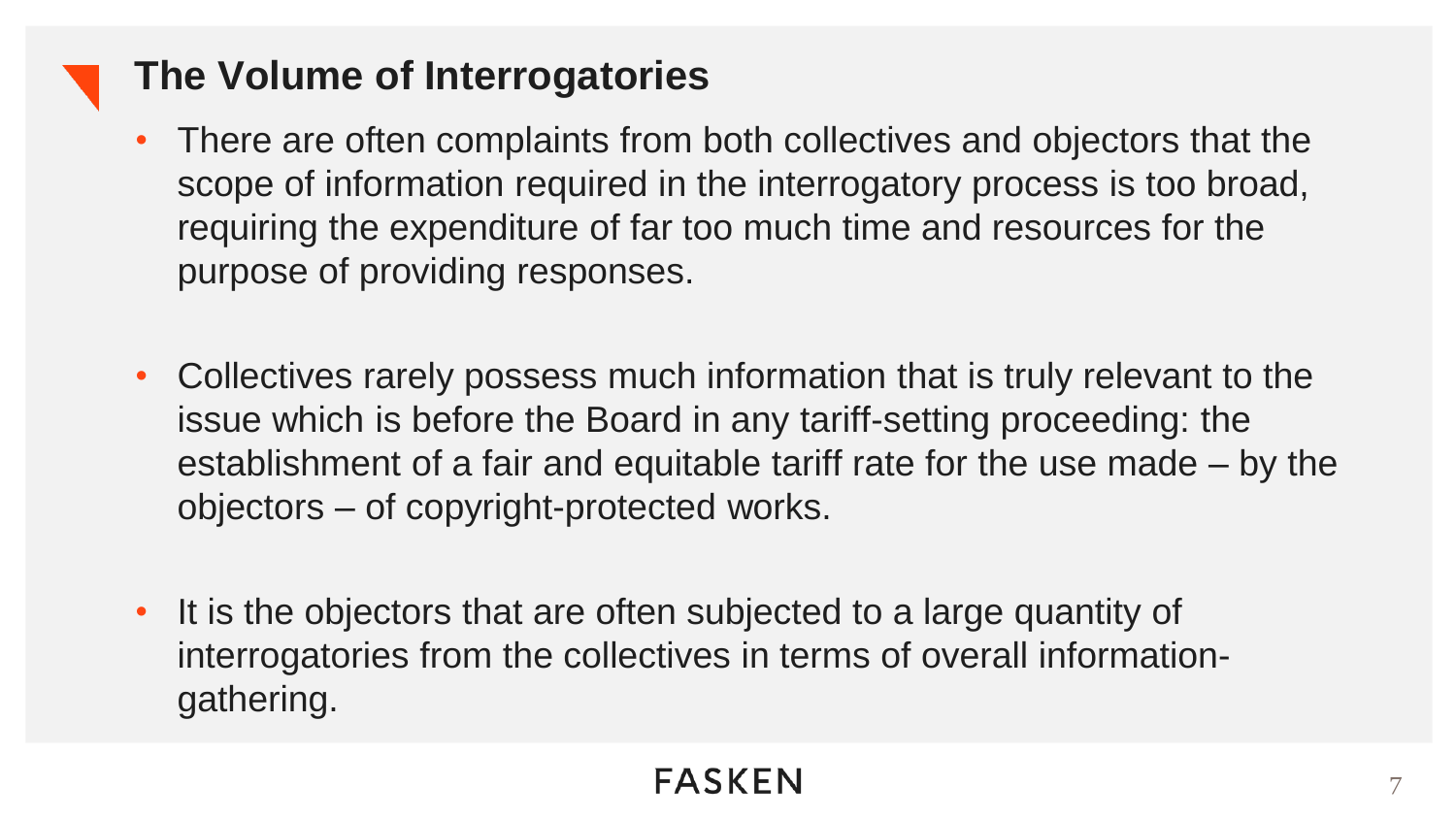## **The Board's Approach to Interrogatories**

- The Copyright Board has adopted a nuanced approach to the interrogatory process.
- In a 2006 ruling, the Board noted as follows:

"Participants are reminded of recent statements of the Board relating to what constitutes an acceptable burden of discovery. Counsel representing the participants in these proceedings have often appeared before the Board. They are asked to help their clients show restraint in the amount of information that they will seek from other participants in these proceedings."

• In a 2005 ruling, the Board wrote:

"Unless the Board rules otherwise, participants are not required to generate new documents in order to respond to interrogatories; they are required to provide only what already exists, in the form that it exists."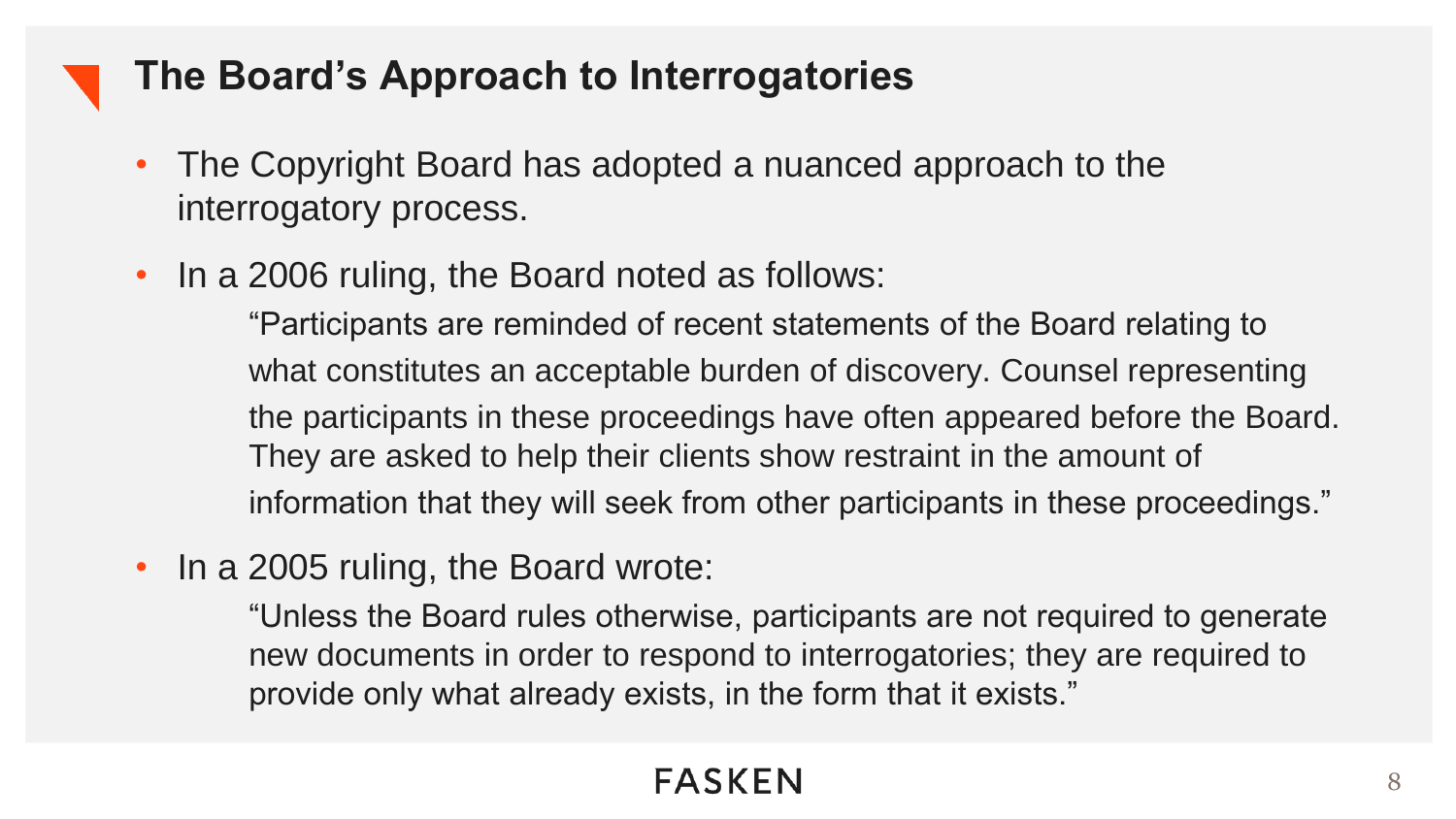#### **The Board and Reluctant Participants**

- Particular difficulties have arisen when an industry association acts as the official objector before the Copyright Board on behalf of its members.
- Because the interrogatories asked by the various collectives are invariably addressed to the association's underlying members, the association must try to encourage compliance by its members with the Board's interrogatory process.
- These members do not usually have a direct relationship with either the Board or the collectives which have asked the interrogatories.
- The Board has the power to compel the production of evidence from reluctant participants.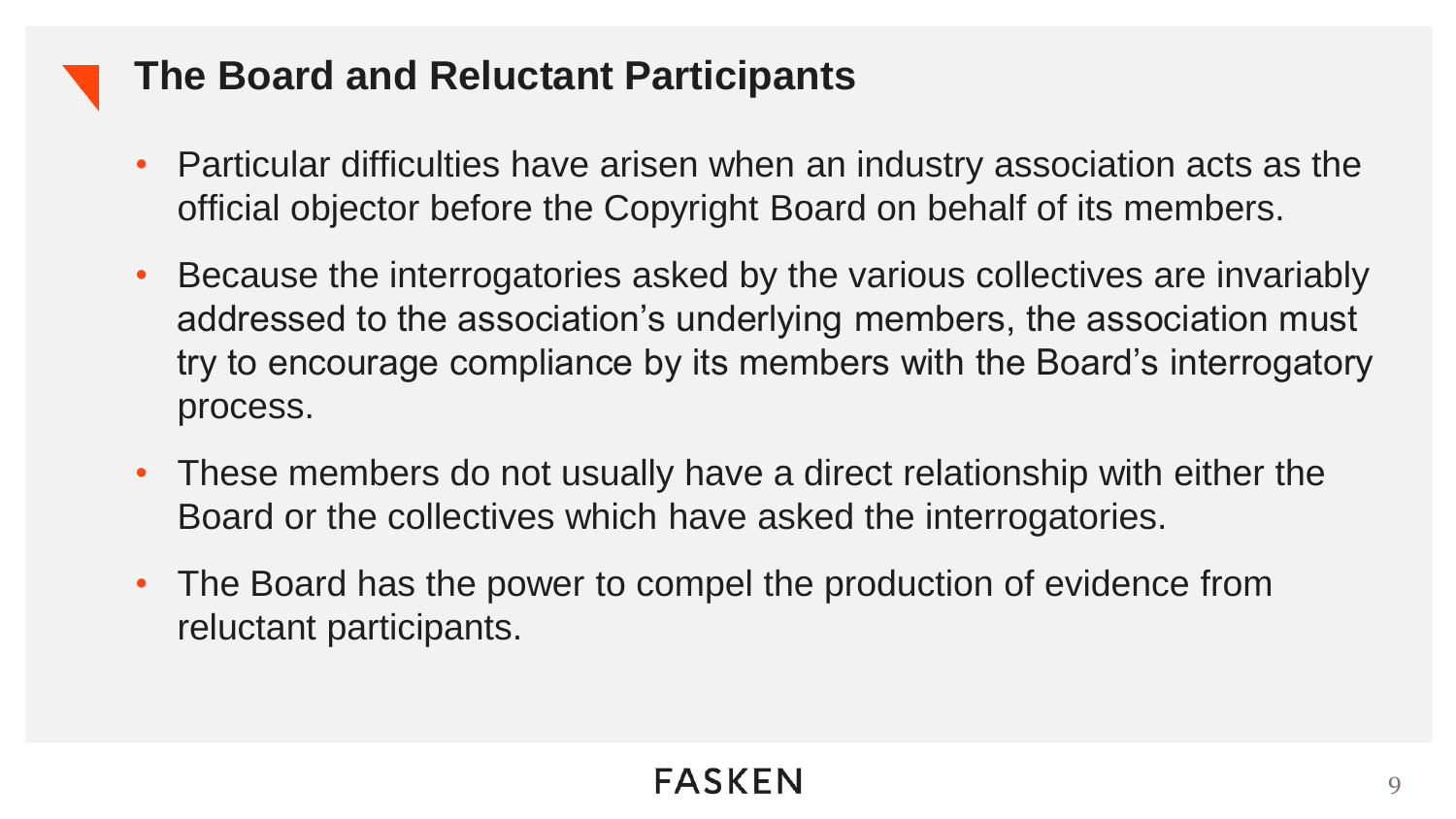## **The Filing of the Parties' Statements of Case**

- The collectives and the objectors must each file "statements of case" with the Copyright Board.
- A statement of case is a short document which sets out a party's: a) arguments; b) an explanation as to how the party intends to establish such arguments at the Board's hearing; c) a list of witnesses the party intends to call at the hearing; d) an estimate of the time needed to present its evidence; e) a written statement from each non-expert witness (a socalled "will say" statement); f) any expert reports filed in support of its case; g) as well as any interrogatory responses from the "other side" upon which the party intends to rely at the hearing.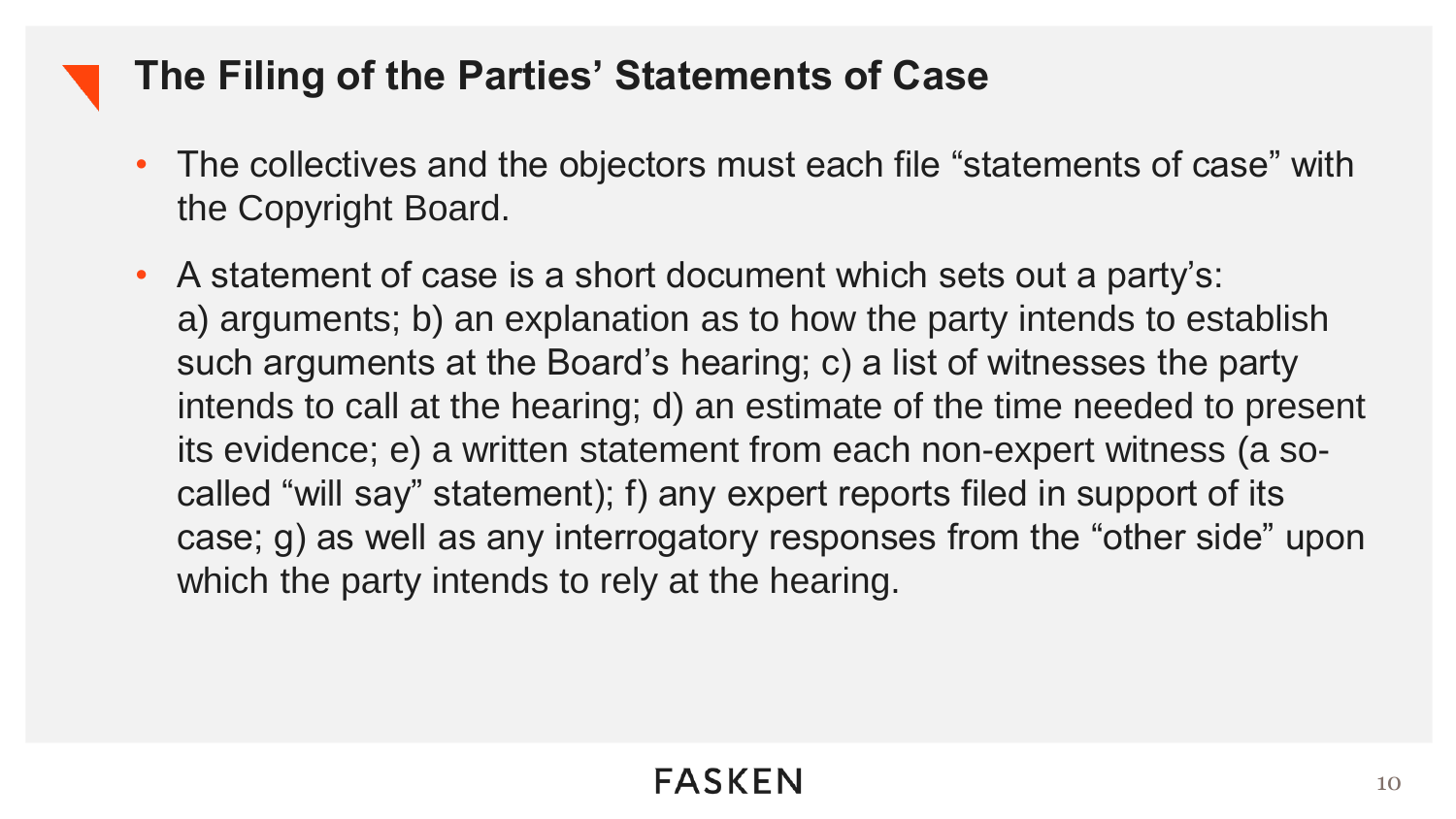## **Cooperation on Evidence Production**

- The various parties to Copyright Board proceedings are entitled to go their separate ways and, consequently, need not cooperate with one another.
- The Board has indicated its preference to see more cooperation among the parties with respect to the production of joint evidence, in those circumstances in which such cooperation would be both appropriate and helpful.
- This could include the production of joint survey and database evidence by the collectives and the objectors, as this would obviate the need for the Board to choose between conflicting statistical analyses, expert reports, and witnesses at the eventual hearing.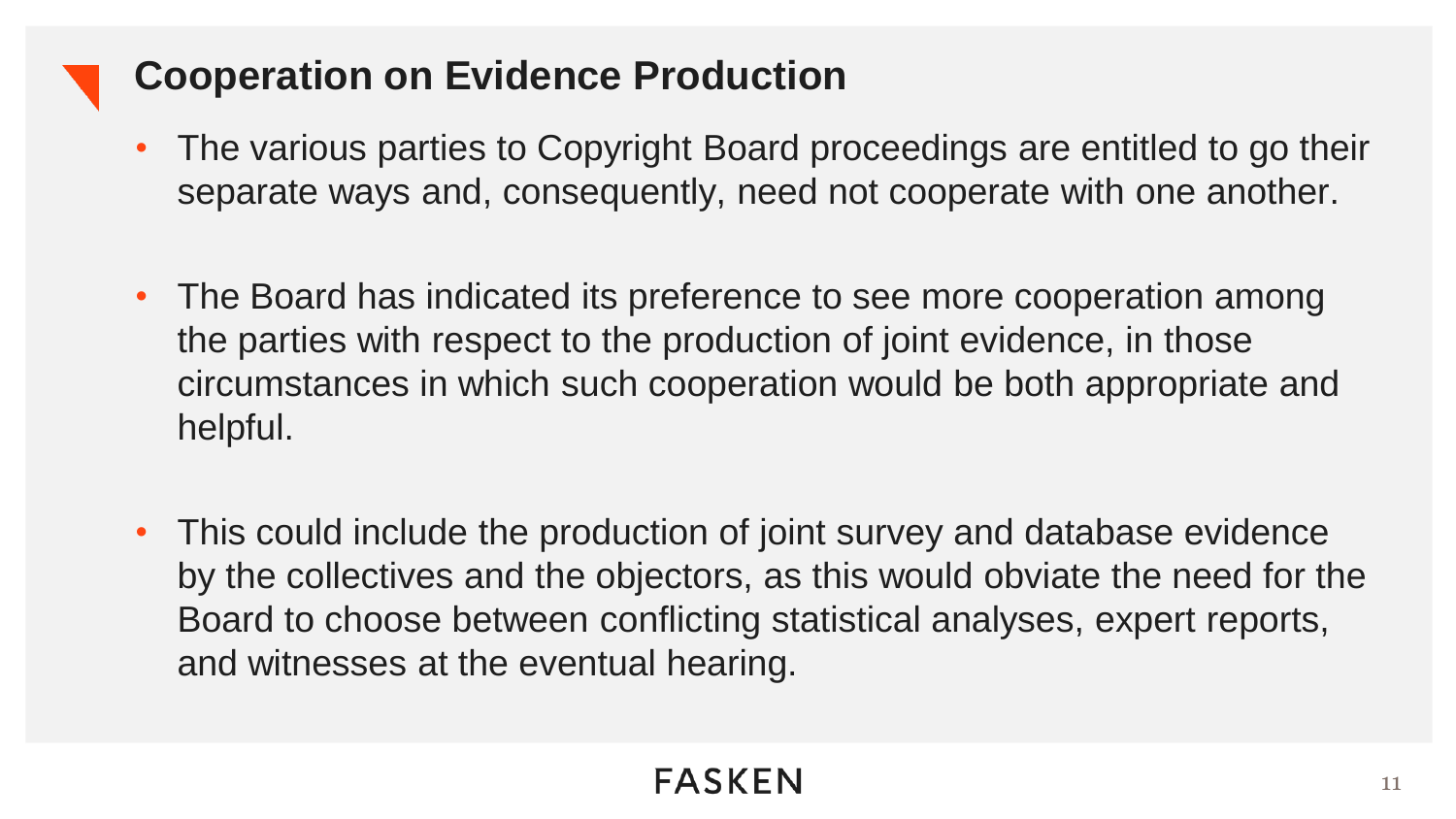

#### **The Burden of Proof**

- The collectives do not bear the burden of proof in defending their respective proposals before the Copyright Board.
- The Board is required to hear the evidence and arguments from both sides and then reach a reasonable and rational decision establishing "fair and equitable" tariff rates.
- Objectors have a role which is equal to that of the collectives whose tariff proposals are being considered by the Board.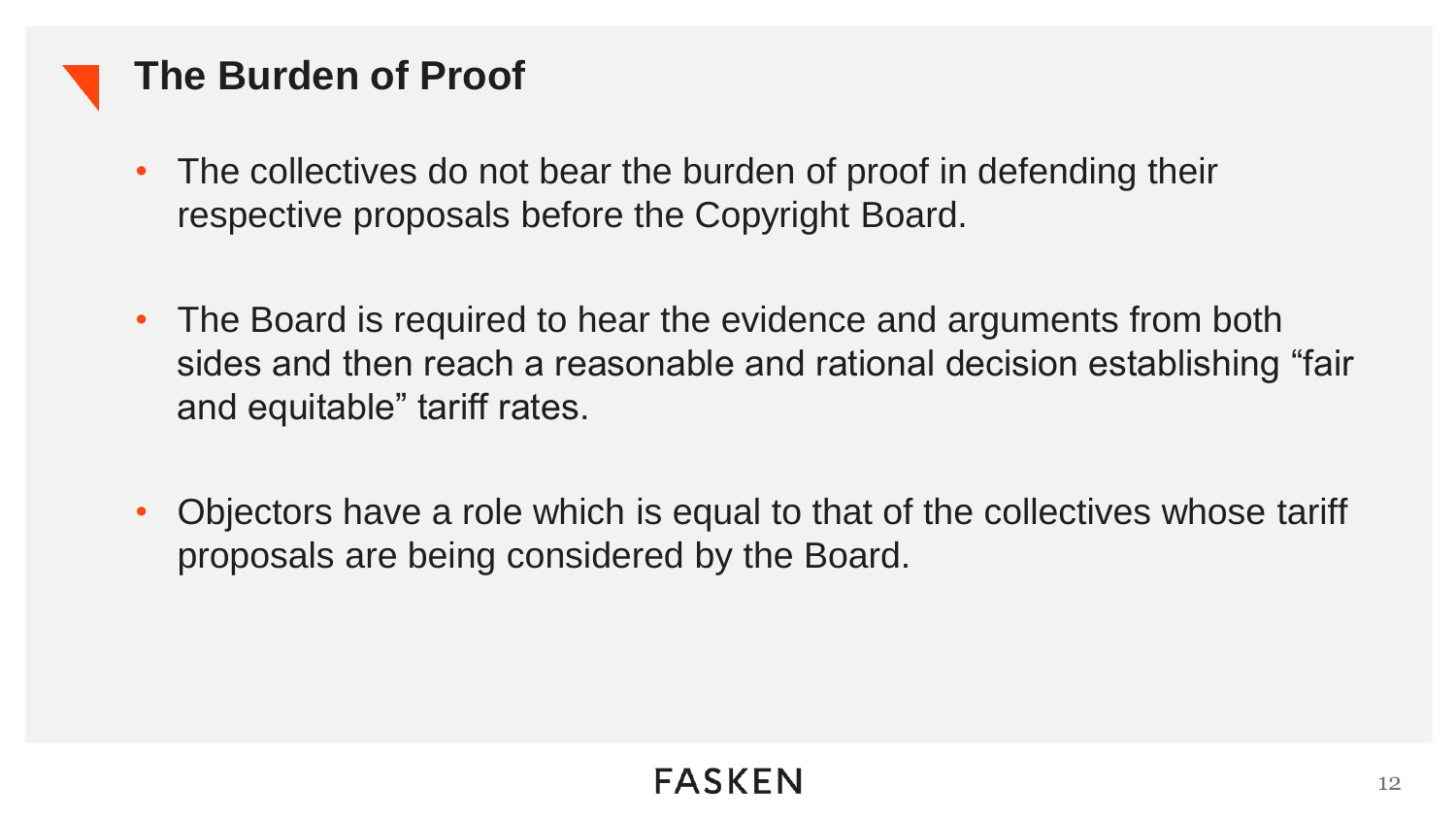

- The Copyright Board's hearings are relatively informal.
- While the Board generally follows the rules of court, it provides the parties with considerably more leeway, particularly with respect to the rules of evidence and court procedures.
- The Board's hearings usually involve the presentation of short oral opening statements, witness evidence-in-chief, cross-examination, reexaminations and, at the end of the hearing, final oral argument.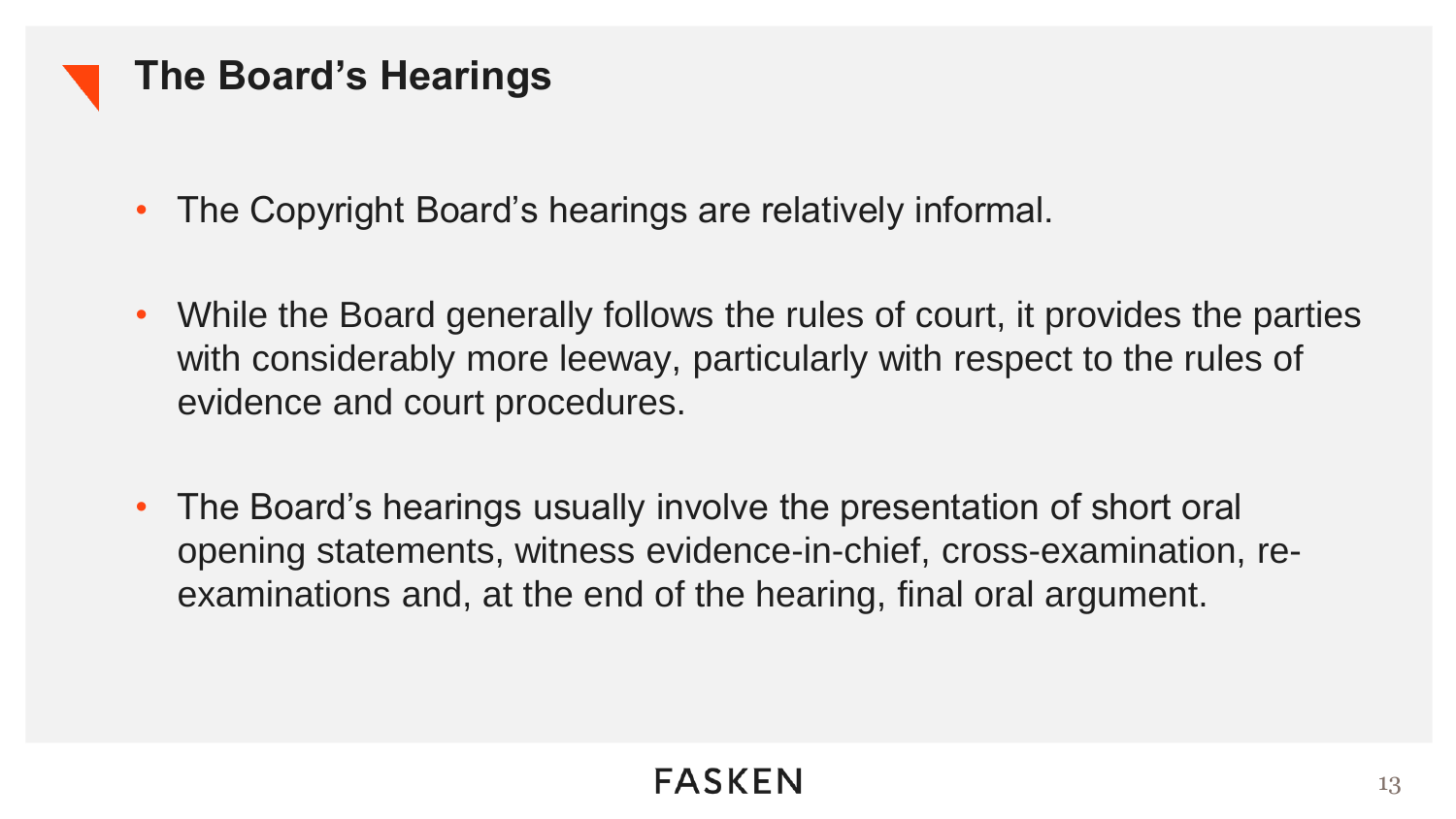## **The Timing of Board Decisions**

- The parties to Copyright Board hearings often have to wait well in excess of a year from the date of the hearing for the issuance of the Board's decision.
- The Board has had to deal with particularly complex legal and evidentiary issues over the last decade and a half. The Internet has generated a multitude of new uses for copyright-protected content.
- This increased workload has severely hampered the Board's efforts to release decisions in short order, regardless of the nature of the tariff.
- This causes serious difficulties for the collectives and the objectors alike.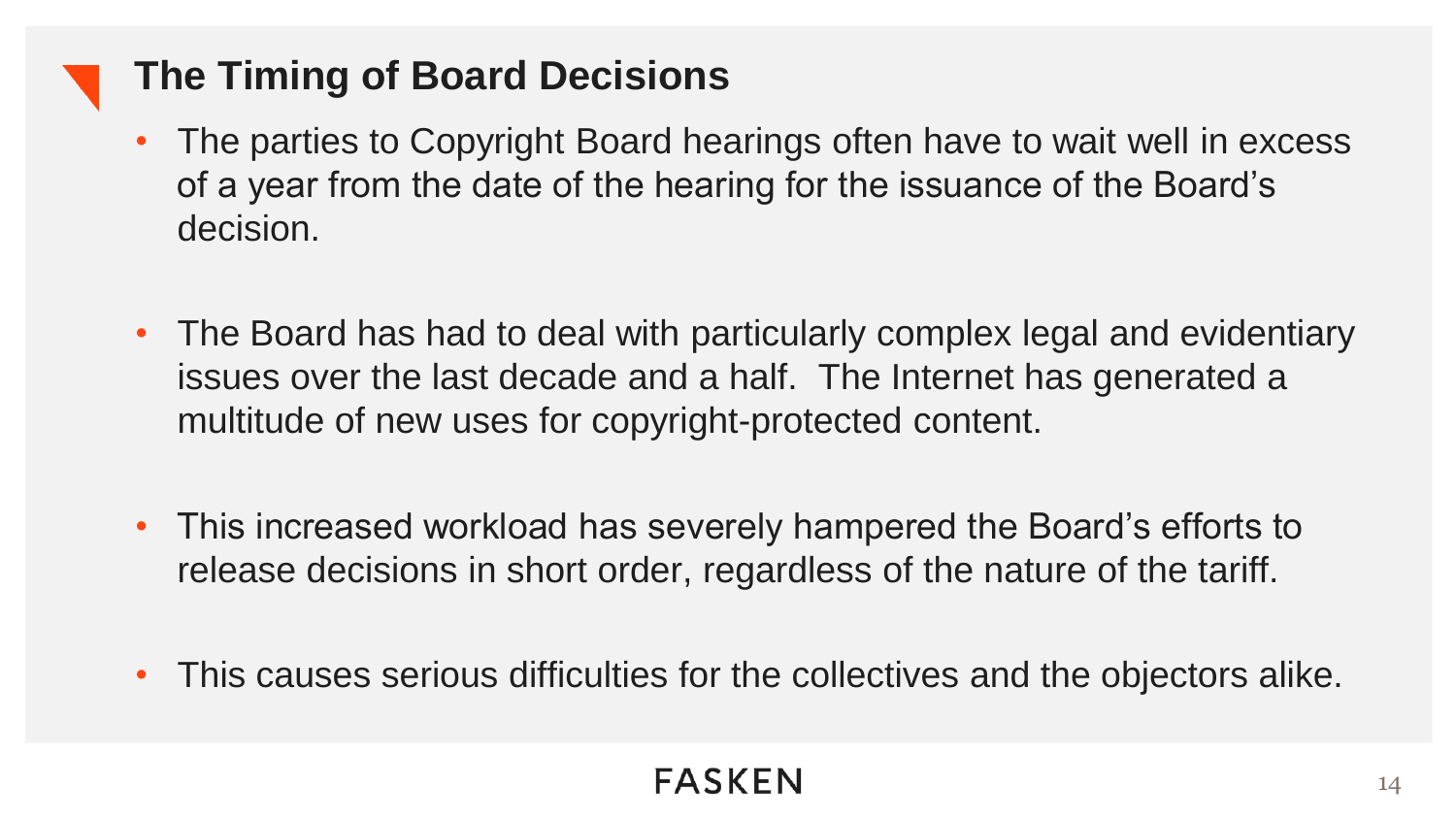# **The Copyright Board Reform Process**

- In August, 2017, the federal government issued a discussion paper entitled "A Consultation on Options for Reform to the Copyright Board of Canada".
- The government set out 13 options for reforming the procedures of the Copyright Board. The stated purpose of these options was to streamline and render more efficient the Board's hearing processes.
- These options included the following:
	- Explicitly require or authorize the Board to advance proceedings expeditiously
	- Create new deadlines or shorten existing deadlines
	- Empower the Board to award costs between the parties
	- Require proposed tariffs to be filed earlier in advance
	- Stipulate a mandate for the Board in the *Copyright Act*
	- Specify decision-making criteria that the Board must consider
- This reform process is still ongoing.